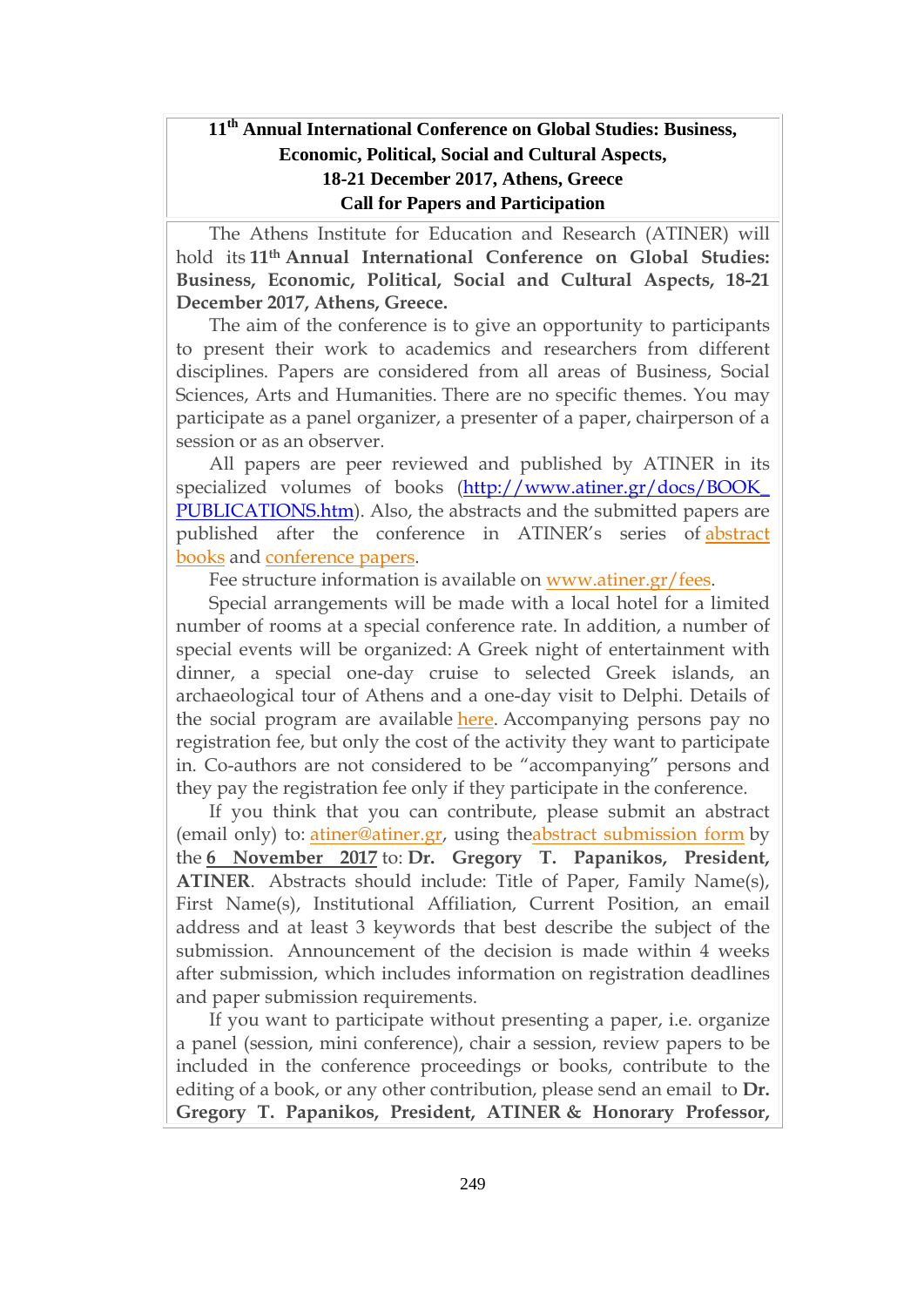**University of Stirling, UK** [\(gregory.papanikos@stir.ac.uk\)](mailto:gregory.papanikos@stir.ac.uk).

The Athens Institute for Education and Research (ATINER) was established in 1995 as an independent world association of Academics and Researchers. Its mission is to act as a forum where Academics and Researchers from all over the world can meet in Athens, in order to exchange ideas on their research, and to discuss future developments in their disciplines.

The organizing and hosting of [International Conferences and](http://www.atiner.gr/Conferences.htm)  [Symposiums,](http://www.atiner.gr/Conferences.htm) the carrying out of Research, and the production of Publications are the basic activities of ATINER. Since 1995, ATINER has organized more than 400 International Conferences and other events, and has published close to 200 [books.](http://www.atiner.gr/Publications.htm) In 2012, the Association launched a series of conference paper publications [\(click here\)](http://www.atiner.gr/papers.htm), and at the beginning of 2014, it introduced its own series of Journals [\(click](http://www.athensjournals.gr/)  [here\)](http://www.athensjournals.gr/).

Academically, the Association is organized into seven [Research](http://www.atiner.gr/RESEARCH-DIVISIONS.htm)  [Divisions](http://www.atiner.gr/RESEARCH-DIVISIONS.htm) and thirty-seven [Research Units.](http://www.atiner.gr/RESEARCH-DIVISIONS.htm) Each Research Unit organizes at least an Annual International Conference, and may also undertake various small and large research projects.

Academics and Researchers are more than welcome to become members and to contribute to ATINER's objectives. If you would like to become a member, please download the relevant form [\(membership](http://www.atiner.gr/docs/MEMBER_FORM.doc)  [form\)](http://www.atiner.gr/docs/MEMBER_FORM.doc). For more information on how to become a member, please send an email to: [info@atiner.gr](mailto:info@atiner.gr)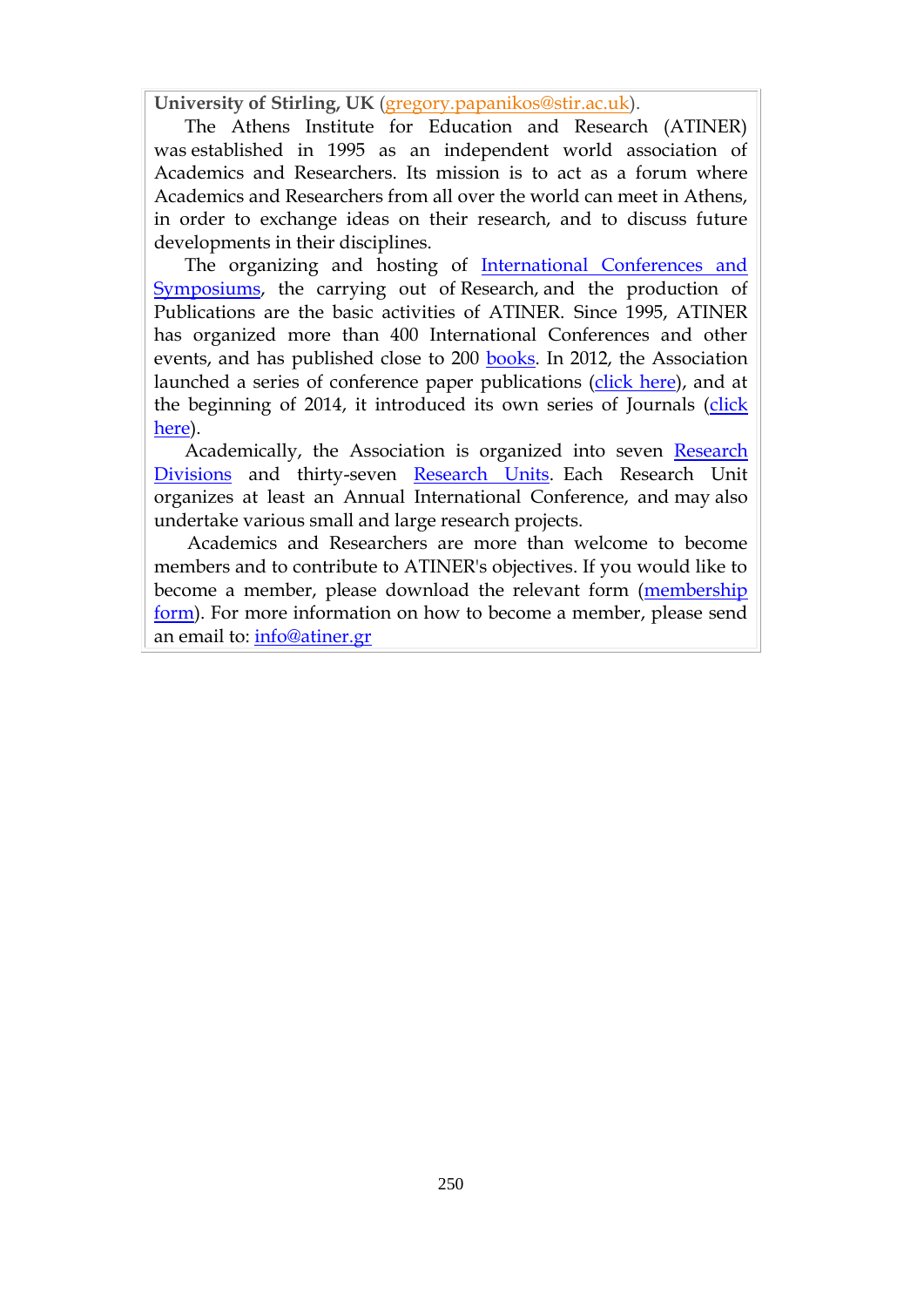## **11th Annual International Conference on Mediterranean Studies, 26-29 March 2018, Athens, Greece Call for Papers and Participation**

The **Center for European & [Mediterranean](http://www.atiner.gr/cema) Affairs** organizes the **11th Annual International Conference on Mediterranean Studies, 26-29 March 2018, Athens, Greece** sponsored by the Athens [Journal](http://www.athensjournals.gr/ajms) of [Mediterranean](http://www.athensjournals.gr/ajms) Studies.

The aim of the conference is to bring together academics and researchers from all areas of Mediterranean Studies, such as history, arts, archaeology, philosophy, culture, sociology, politics, international relations, economics, business, sports, environment and ecology, etc.

Fee structure information is available on [https://www.atiner.gr/](https://www.atiner.gr/%202018fees) [2018fees.](https://www.atiner.gr/%202018fees)

Special arrangements will be made with a local hotel for a limited number of rooms at a special conference rate. In addition, a number of special events will be organized: A pragmatic symposium (as organized in Ancient Athens but fine tuned to synchronous ethics), a special oneday educational island tour, a Mycanae and island of Poros visit, an Athens educational walking tour, an one-day visit to Delphi and an ancient Corinth and Cape Sounion visit. Details of the social program are available [here.](http://www.atiner.gr/social-program)

Please submit an abstract (email only) to: [atiner@atiner.gr,](mailto:atiner@atiner.gr) using the abstract [submission](https://www.atiner.gr/2018/FORM-MDT.doc) form by the **31 August 2017** to: **Dr. Ioannis Stivachtis, Director, Center for European & [Mediterranean](http://www.atiner.gr/cema) Affairs and Director & Professor, International Studies Program Virginia Tech – Virginia Polytechnic Institute & State University, USA.**

Abstracts should include the following: Title of Paper, Full Name (s), Affiliation, Current Position, an email address, and at least 3 keywords that best describe the subject of your submission. Decisions are reached within 4 weeks.

If you want to participate without presenting a paper, i.e. organize a stream, chair a session, review papers to be included in the conference proceedings or books, contribute to the editing of a book, or any other contribution, please send an email to **Dr. Gregory T. Papanikos, President, ATINER & Honorary Professor, University of Stirling, UK** [\(gregory.papanikos@stir.ac.uk\)](mailto:gregory.papanikos@stir.ac.uk).

.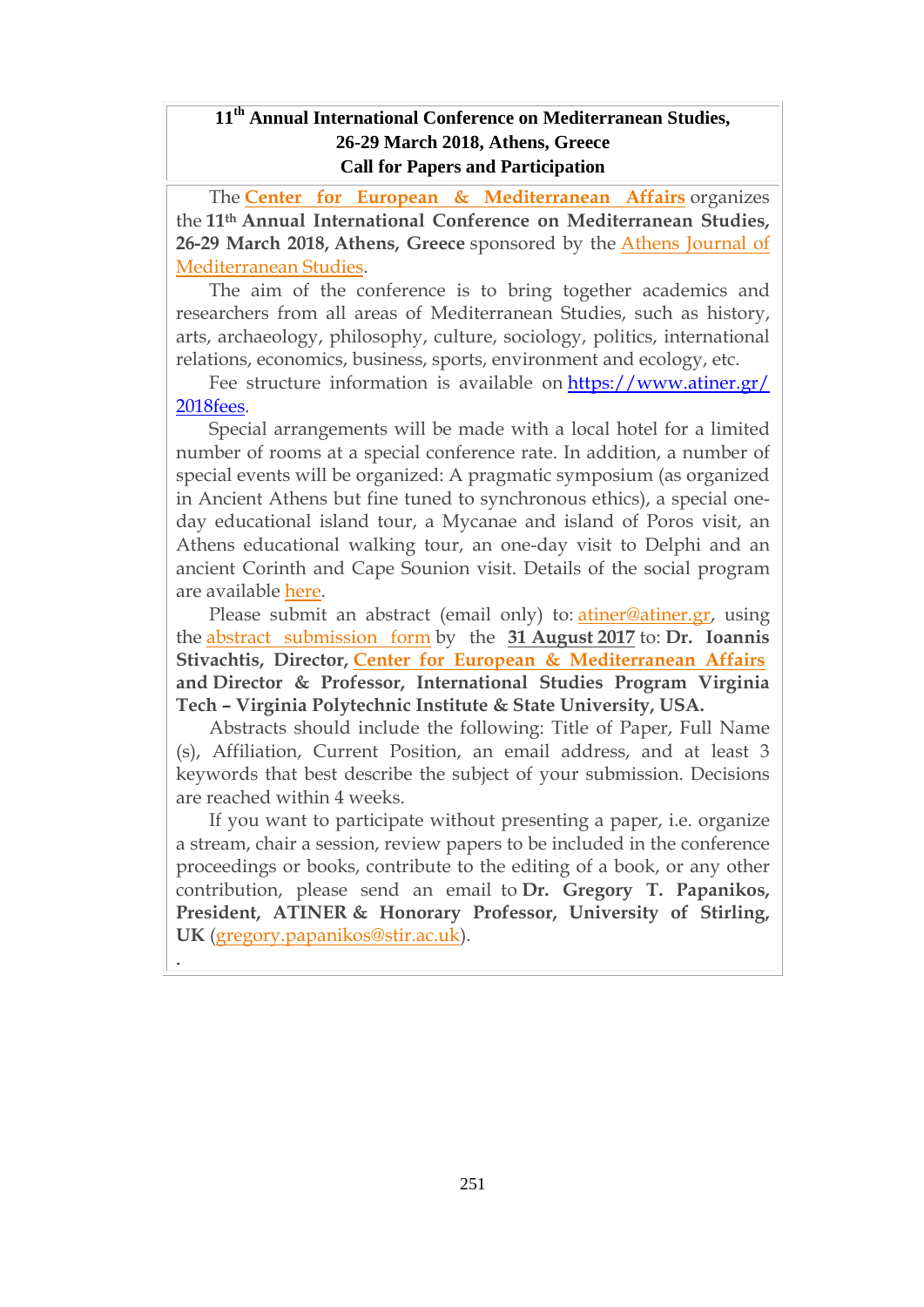## **14 th Annual International Conference on Tourism, 11-14 June 2018, Athens, Greece Call for Papers and Participation**

The Tourism, Leisure & [Recreation](http://www.atiner.gr/TOURISM-UNITs) Unit of ATINER organizes its **14th Annual International Conference on Tourism, 11-14 June 2018, Athens, Greece** sponsored by the Athens Journal of [Tourism.](http://www.athensjournals.gr/ajt) The aim of the conference is to bring together academics and researchers from all areas of Tourism. Areas of interest include (**but are not confined to**):

- o Tourism and Economic Development
- o Tourism Geography
- o National and Regional Tourism Policy
- o European Union's Tourism Policy
- o Mega Events (Olympics Games) and Tourism
- o Hotel Management and Marketing
- o Restaurant Management and Marketing
- o Tourism Economics
- o Tourism Marketing
- o Tourism Management
- o Tourism (Travel) Law
- o Travel Agents and Tour Operators
- o Sports Tourism
- o International Tourist Organizations (i.e. WTO, WTTC etc).
- o Tourism Research and Methodology
- o Tourism, Recreation and Leisure
- o Tourism Education

You may participate as stream leader, presenter of one paper, chair a session or observer.

Fee structure information is available on [www.atiner.gr/2018fees.](https://www.atiner.gr/2018fees)

Special arrangements will be made with a local hotel for a limited number of rooms at a special conference rate. In addition, a number of special events will be organized: A pragmatic symposium (as organized in Ancient Athens but fine tuned to synchronous ethics), a special one-day educational island tour, a Mycanae and island of Poros visit, an Athens educational walking tour, an one-day visit to Delphi and an ancient Corinth and Cape Sounion visit. Details of the social program are available [here.](http://www.atiner.gr/social-program)

Please submit an abstract (email only) to: [atiner@atiner.gr,](mailto:atiner@atiner.gr) using the [abstract](https://www.atiner.gr/2018/FORM-TOU.doc) [submission](https://www.atiner.gr/2018/FORM-TOU.doc) form by the **6 November 2017** to: **Dr. Valia Kasimati, Head, Tourism, Leisure & [Recreation](http://www.atiner.gr/TOURISM-UNIT) Unit, ATINER & Researcher, Department of Economic Analysis & Research, Central Bank of Greece, Greece**. Abstracts should include the following: Title of Paper, Full Name (s), Affiliation, Current Position, an email address, and at least 3 keywords that best describe the subject of your submission. Decisions are reached within 4 weeks.

If you want to participate without presenting a paper, i.e. lead a stream, chair a session, review papers to be included in the conference proceedings or books, contribute to the editing of a book, or any other contribution, please send an email to **Dr. Gregory T. Papanikos, President, ATINER & Honorary Professor, University of Stirling, UK**[\(gregory.papanikos@stir.ac.uk\)](mailto:gregory.papanikos@stir.ac.uk).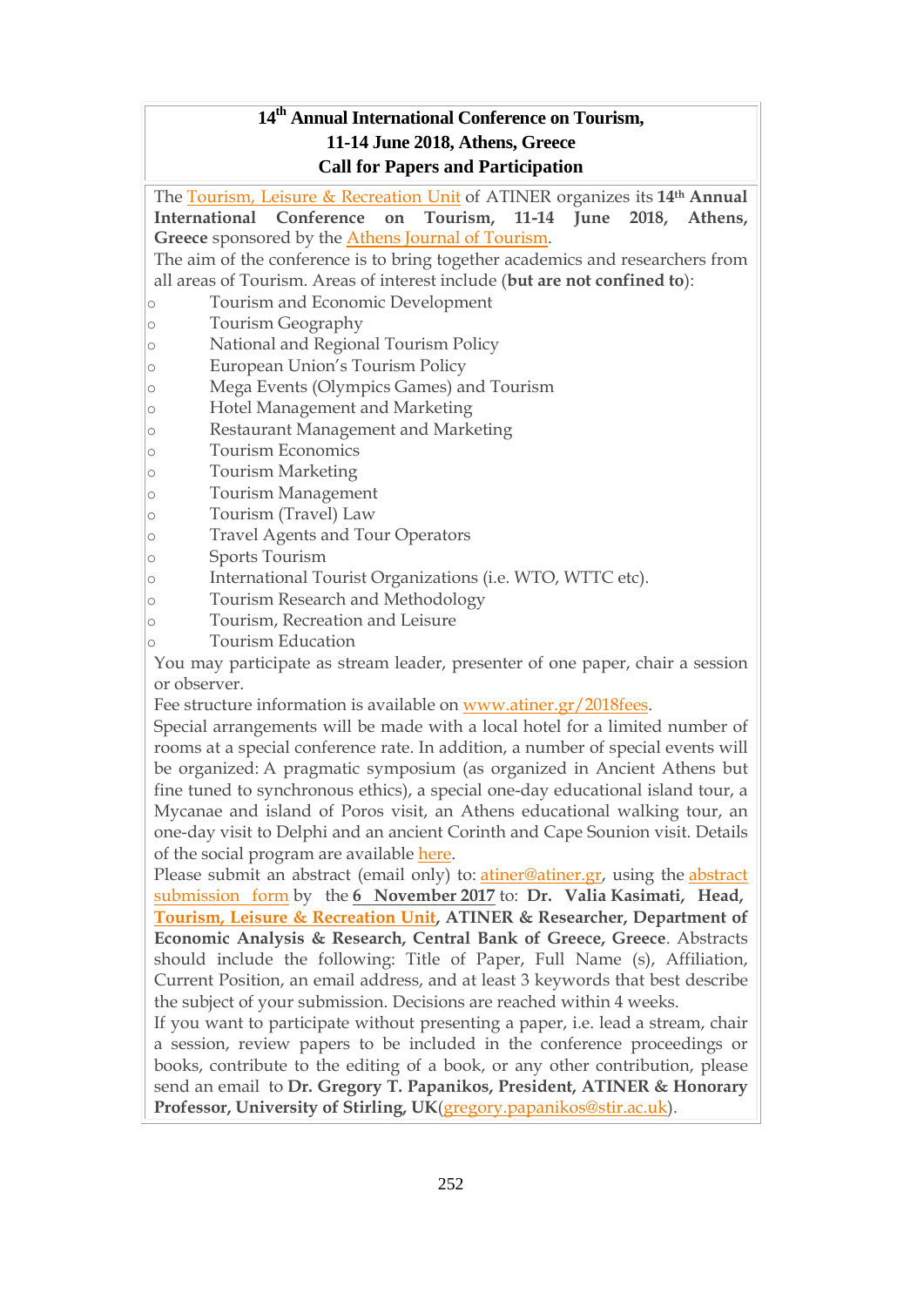| 2012 | Tourism<br>Destinations<br>and Tourism<br>Businesses:<br>Issues of<br>Competition<br>and<br>Cooperation | Nathalie<br>Homlong                                | Table of<br><b>Contents</b> | 2012 | Tourism<br>Destinations and<br>Tourism<br><b>Businesses:</b> Issues<br>of Competition<br>and Cooperation |
|------|---------------------------------------------------------------------------------------------------------|----------------------------------------------------|-----------------------------|------|----------------------------------------------------------------------------------------------------------|
| 2010 | Challenges<br>and Prospects<br>in Tourism<br>Research                                                   | Margarita<br>Kefalaki &<br>Daniel Tixier           | Table of<br><b>Contents</b> | 2010 | Challenges and<br>Prospects in<br><b>Tourism Research</b>                                                |
| 2007 | Essays on<br>Tourism<br>Research                                                                        | Margarita<br>Kefalaki &<br>Gregory T.<br>Papanikos | Table of<br><b>Contents</b> | 2007 | Essays on<br><b>Tourism Research</b>                                                                     |
| 2007 | Issues on<br>Tourism<br>Policy                                                                          | Mike-Frank G.<br>Epitropoulos                      | Table of<br><b>Contents</b> | 2007 | <b>Issues on Tourism</b><br>Policy                                                                       |
| 2006 | Contemporary<br>Issues in<br>Tourism:<br>Perspectives<br>and<br>Challenges                              | <b>Nicolas</b><br>Papadopoulos                     | Table of<br><b>Contents</b> | 2006 | Contemporary<br>Issues in Tourism:<br>Perspectives and<br>Challenges                                     |

# **Recent Books Published by the [Tourism Research Unit](http://www.atiner.gr/TOURISM-UNIT.htm)**

The full list of ATINER's publications is available on <http://www.atiner.gr/Publications.htm>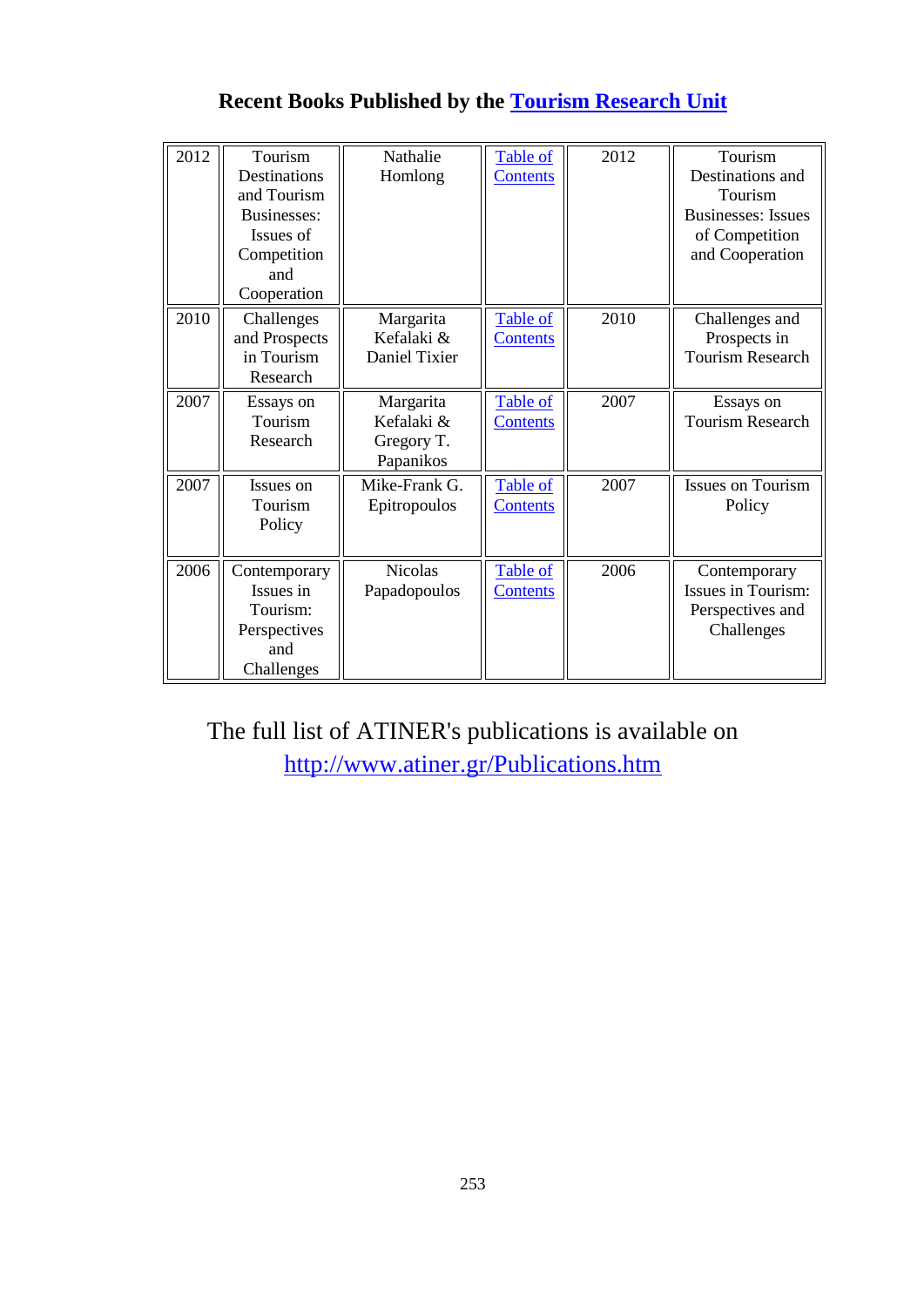#### The **Academic Committee** consists of (a) the Executive Committee Members (b) the Heads and Deputy Heads of the Institute's [Research Units](http://www.atiner.gr/RESEARCH-DIVISIONS.htm) (c) Academics Responsible for a Conference and (d) Distinguished Professors.

| 1. Dr. Nicolas Abatzoglou, Head, Environment Research Unit,                                                                | 24. Dr. Nicolas Papadopoulos, Chancellor's Professor & Professor,                                           |
|----------------------------------------------------------------------------------------------------------------------------|-------------------------------------------------------------------------------------------------------------|
| ATINER & Professor; Department of Chemical &                                                                               | Carleton University - Eric Sprott School of Business-International                                          |
| Biotechnological Engineering-Université de Sherbrooke and                                                                  | Business Study Group-Director, Canada.                                                                      |
| Chair Pfizer-PAT in Pharmaceutical Engineering, Director                                                                   | 25. Dr. Nicolas Papadopoulos, Chancellor's Professor & Professor,                                           |
| GREEN-TPV and GRTP-C & P, Canada                                                                                           | Carleton University - Eric Sprott School of Business-International                                          |
| 2. Dr. Dan Albertson, Associate Professor, University of Alabama,                                                          | Business Study Group-Director, Canada.                                                                      |
| USA                                                                                                                        | 26. Dr. Nicolas Papadopoulos, Chancellor's Professor & Professor,                                           |
| 3. Dr. Christos Anagnostopoulos, Head, Sports Research Unit,                                                               | Carleton University - Eric Sprott School of Business-International                                          |
| ATINER & Associate Professor/Associate Lecturer, Molde                                                                     | Business Study Group-Director, Canada.                                                                      |
| University College, Norway/University of Central Lancashire,                                                               | 27. Dr. Nicholas Pappas, Vice President, ATINER & Professor, Sam                                            |
| Cyprus                                                                                                                     | Houston University, USA.                                                                                    |
| 4. Dr. Stephen Andrew Arbury, Head, <i>Visual &amp; Performing Arts</i>                                                    | 28. Dr. Yorgo Pasadeos, Head, Mass Media and Communication                                                  |
| Research Unit, ATINER & Professor, Radford University, USA<br>5. Dr. Thomas Attard, Head, Civil Engineering Research Unit, | Research Unit, ATINER & Professor Emeritus, University of                                                   |
| ATINER & Associate Professor, The University of Alabama at                                                                 | Alabama, USA.<br>29. Dr. Thanos Patelis, Head, Psychology Research Unit, ATINER &                           |
| Birmingham, USA.                                                                                                           | Senior Associate, National Center for the Improvement of                                                    |
| 6. Dr. Sharon Claire Bolton, Head, Management Research Unit,                                                               | Educational Assessment, USA & Research Scholar, Fordham                                                     |
| ATINER & Dean, The Management School, University of                                                                        | University, USA.                                                                                            |
| Stirling, UK.                                                                                                              | 30. Dr. Nicholas Patricios, Director, Engineering & Architecture                                            |
| 7. Dr. Zoe Boutsioli, Director, Health Sciences Research Division,                                                         | Research Division, ATINER & Professor & Dean Emeritus, School                                               |
| Greece.                                                                                                                    | of Architecture, University of Miami, USA.                                                                  |
| 8. Dr. Jayoung Che, Head, <i>History Research Unit</i> , ATINER &                                                          | 31. Dr. Panagiotis Petratos, Acting Director, Natural & Formal                                              |
| Research Professor, Institute for the Mediterranean Studies-                                                               | Sciences Research Division, ATINER & Associate Professor,                                                   |
| Pusan University of Foreign Studies, South Korea.                                                                          | California State University, Stanislaus, USA.                                                               |
| 9. Dr. Sue Coffey, Head, Nursing Research Unit, ATINER &                                                                   | 32. Dr. Ethel Petrou, Professor and Chair, State University of New                                          |
| Associate Professor and Director of the Nursing Program,                                                                   | York - Erie Community College-South-Department of Physics,                                                  |
| University of Ontario Institute of Technology, Canada.                                                                     | USA.                                                                                                        |
| 10. Dr. Paul Contoyannis, Head, Health Economics & Management                                                              | 33. Dr. George Poulos, Vice President of Research, ATINER &                                                 |
| Research Unit, ATINER & Associate Professor, McMaster                                                                      | Emeritus Professor, University of South Africa, South Africa.                                               |
| University, Canada.                                                                                                        | 34. Dr. John Roufagalas, Head, Economics Research Unit, ATINER &                                            |
| 11. Dr. David A. Frenkel, Head, LawResearch Unit, ATINER &                                                                 | Professor, Troy University, USA.                                                                            |
| LL.D., Emeritus Professor, Guilford Glazer Faculty of Business                                                             | 35. Dr. Ketan Ruparelia, Head, Pharmaceutical Research Unit,                                                |
| and Management, Ben-Gurion University of the Negev, Beer-                                                                  | ATINER & Research Fellow & Part-time Lecturer, De Montfort                                                  |
| Sheva, and School of Law, Carmel Academic Centre, Haifa,                                                                   | University, UK.                                                                                             |
| Israel.                                                                                                                    | 36. Dr. Chris Sakellariou, Vice President of Finance, ATINER &                                              |
| 12. Dr. Patricia Hanna. Head, <i>Philosophy Research Unit</i> , ATINER                                                     | Associate Professor, Nanyang Technological University, Singapore.                                           |
| & Professor, University of Utah, USA.                                                                                      | 37. Dr. Virginia Sisiopiku, Head, Transportation Engineering Research                                       |
| 13. Dr. Christopher Janetopoulos, Head, Biology Research Unit,                                                             | Unit, ATINER, & Associate Professor, The University of Alabama                                              |
| ATINER, & Associate Professor, University of the Sciences,                                                                 | at Birmingham, USA.                                                                                         |
| USA.                                                                                                                       | 38. Dr. Gilda Socarrás, Head, Languages & Linguistics Research Unit,                                        |
| 14. Dr. Valia Kasimati, Head, Tourism Research Unit, ATINER &<br>Researcher, Department of Economic Analysis & Research,   | ATINER & Associate Professor, Auburn University, USA.                                                       |
|                                                                                                                            | 39. Ioannis Stivactis, Director, Social Sciences Research Division,                                         |
| Central Bank of Greece, Greece.<br>15. Dr. Gregory A. Katsas, Head, Sociology Research Unit,                               | ATINER & Director, International Studies Program, Virginia<br>Polytechnic Institute & State University USA. |
| ATINER & Associate Professor, The American College of                                                                      | 40. Codruta Simona Stoica, Head, Mathematics & Statistics Research                                          |
| Greece-Deree College, Greece.                                                                                              | Unit, ATINER & Associate Professor, Aurel Vlaicu University of                                              |
| 16. Dr. Bettina Koch, Associate Professor, Virginia Polytechnic                                                            | Arad, Romania.                                                                                              |
| Institute & State University, USA.                                                                                         | 41. Dr. Theodore Trafalis, Head, <i>Industrial Engineering Research Unit</i> ,                              |
| 17. Dr. Maria Konstantaki, Senior Lecturer, Buckinghamshire New                                                            | ATINER & Professor & Director, Optimization & Intelligent                                                   |
| University, UK.                                                                                                            | Systems Laboratory, The University of Oklahoma, USA.                                                        |
| 18. Dr. Peter Koveos, Head, <b>Accounting &amp; Finance Research Unit</b> ,                                                | 42. Dr. Mert Uydaci, Director, Human Development Research                                                   |
| ATINER & Professor, Syracuse University, USA.                                                                              | Division, ATINER& Professor, Marmara University, Turkey.                                                    |
| 19. Dr. Alexander Makedon, Head, Education Research Unit,                                                                  | 43. Dr. Cleopatra Veloutsou, Head, Marketing Research Unit, ATINER                                          |
| ATINER & Professor, Arellano University in Manila,                                                                         | & Senior Lecturer, Department of Business and Management,                                                   |
| Philippines.                                                                                                               | University of Glasgow, UK.                                                                                  |
| 20. Dr. Michael P. Malloy, Director, Business and Law Research                                                             | 44. Dr. David Philip, Wick, Director, Arts and Humanities Research                                          |
| Division, ATINER & Distinguished Professor & Scholar,                                                                      | Division, ATINER & Professor, Gordon College, USA.                                                          |
| University of the Pacific, USA.                                                                                            | 45. Dr. Peter Yannopoulos, Professor, Brock University, Canada.                                             |
| 21. Dr. Anil Mandal, Courtesy Clinical Professor, University of                                                            | 46. Dr. Timothy Young, Professor & Graduate Director, The University                                        |
| Florida - Department of Medicine, USA.                                                                                     | of Tennessee, USA.                                                                                          |
| 22. Dr. Andriana Margariti, Head, Medicine Research Unit,                                                                  | 47. Barbara Zagaglia, Assistant Professor, Marche Polytechnic                                               |
| ATINER & Lecturer, Centre for Experimental Medicine,                                                                       | University, Italy.                                                                                          |
| Queen's University Belfast, UK.                                                                                            |                                                                                                             |
| 23. Dr. Stamos Metzidakis, Head, Literature Research Unit,                                                                 |                                                                                                             |

ATINER & Professor, Washington University in Saint Louis, USA.